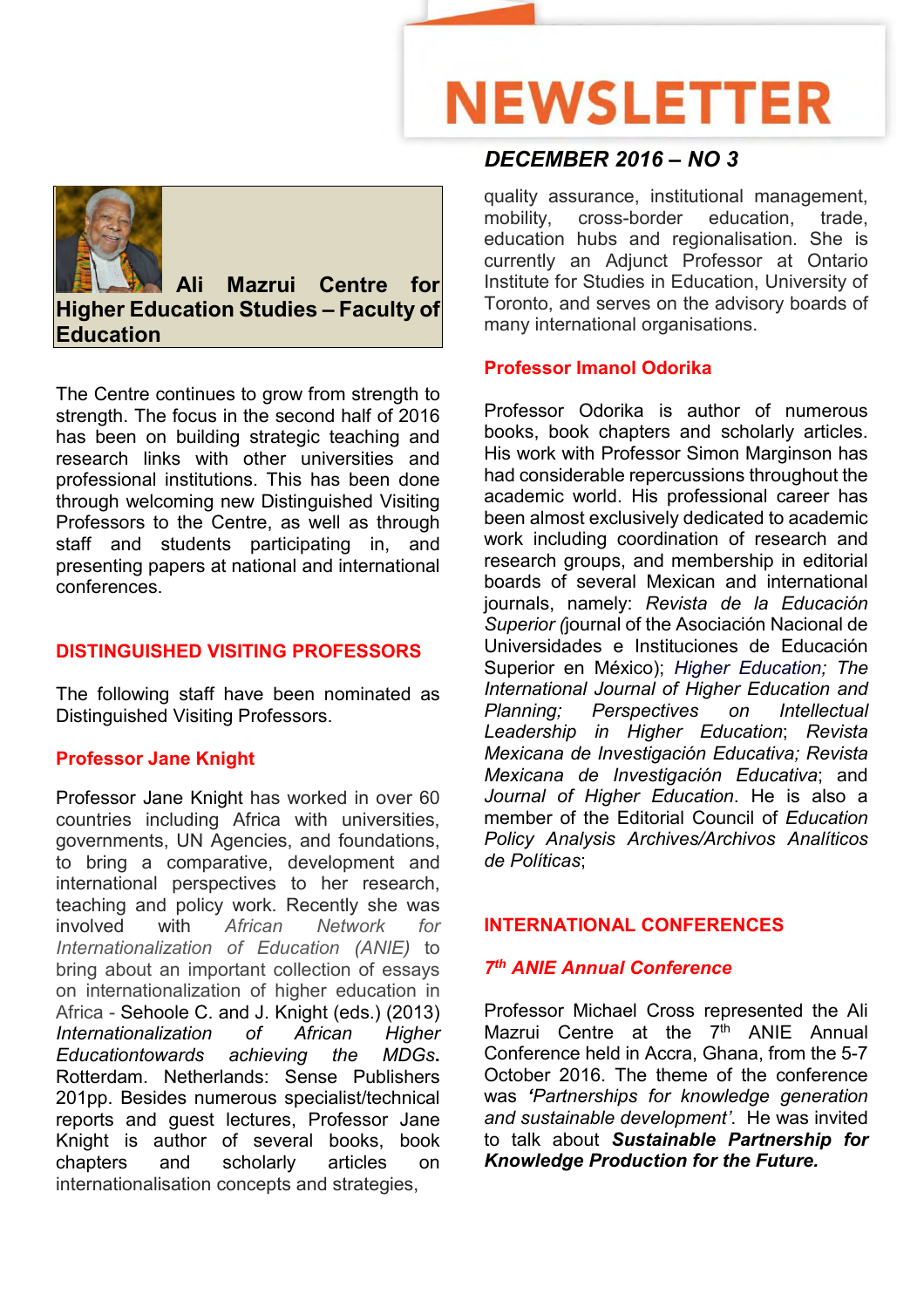The topic has important relevance to the future of higher education in Africa. The higher education sector in Africa holds promise for the success and viability of several continental strategies and development frameworks. Partnerships are an inherent feature of universities; they are critical drivers for enhancing the realization of institutional goals and impact on society. Partnerships support research capacity building and knowledge<br>production. innovation. postgraduate production, innovation, postgraduate<br>education, infrastructure development, development, teaching and learning, graduate employment, and industry competitiveness and growth. Overall, they are an important strategy through which universities are able to propel the social, scientific and economic advancement of society. African universities have historically developed and sustained partnerships with their counterparts both on the continent and across the world. The need for such partnerships has become even more pronounced due to factors such as the globalization of higher education, the recognition of partnerships as critical for the attainment of sustainable development and continental and national development frameworks that call for partnerships.

The 7<sup>th</sup> ANIE Conference follows up on the outcomes of the 3<sup>rd</sup> and 6<sup>th</sup> ANIE Conference held in Abuja, Nigeria in 2010 and Dar es Salaam, Tanzania in 2015, respectively. In these conferences, emphasis was put on university partnerships for knowledge generation and development, as an important strategy for realizing the global Sustainable Development Goals that were promulgated in 2015. The conference brought more insight into

- (i) the drivers and challenges of international partnerships (both South-South and North-South partnerships) in higher education in Africa;
- (ii) the nature and forms of existing international partnerships;
- (iii) the role they play in knowledge production and sustainable development; and
- (iv) (iv) gaps and opportunities that exist to initiate and sustain partnerships for development.

# **Sub Themes discussed at the conference**

- $\Box$  The nature, forms and contributions of existing partnerships
- $\Box$  Institutionalization of international partnerships
- □ The role of Africa's diaspora and other strategies for new partnerships
- □ Building sustainable South-South and North-South higher education partnerships: lessons, challenges and new developments
- D Partnerships for knowledge generation and sustainable development
- $\Box$  The role of continental bodies, research consortia, research councils, international networks and agencies in developing and sustaining university partnerships.

# **The Ali A Mazrui International Symposium**

The Ali A. Mazrui International Symposium was held in Nairobi, Kenya from 14-17 July 2016. The theme of the symposium '*Critical perspectives on culture and globalization: The intellectual legacy of Ali A. Mazrui'* attracted a number of high profile delegates worldwide.

This Symposium, in honour of Professor Ali A. Mazrui (1933 – 2014), was the first ever Conference convened in his home country on his intellectual contributions. Author of more than 35 books and hundreds of articles, Professor Mazrui was an African scholar who treated with uncommon verve and flair a widerange of themes, including globalization, the triple heritage, peace, and social justice. His outputs in the form of books, articles (both for academic and public consumption) as well as on radio and television have made him a public intellectual *par excellence*. In 2005, he was named one of top 100 public intellectuals in the world (*Prospect Magazine and Foreign Policy, 2005*).

The two-day Symposium gave delegates the opportunity to share knowledge on the scholarly contribution of Ali Mazrui to pan-Africanism and globalization; identify research areas in the study of Africa and globalization that deserve further exploration; and discuss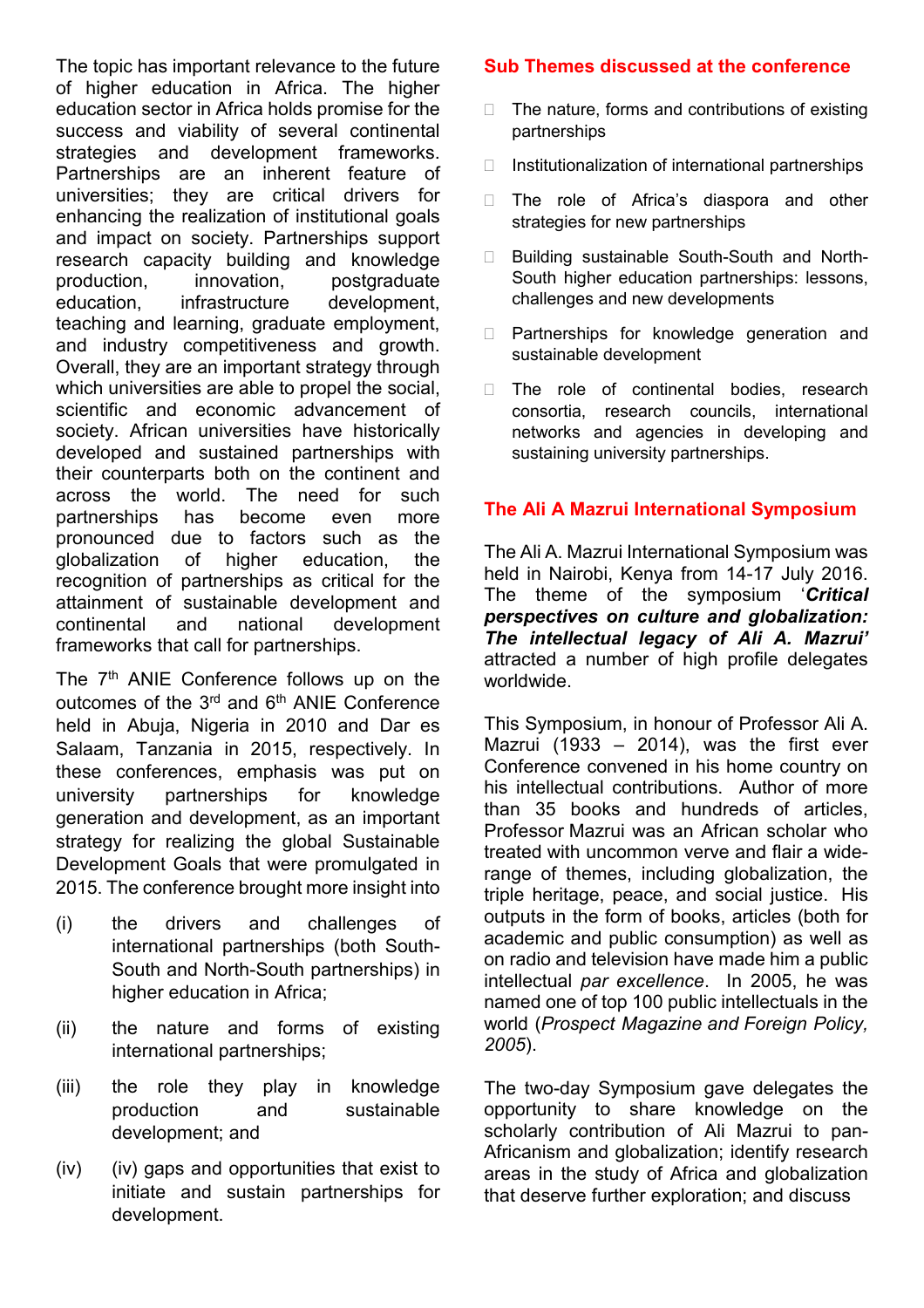how the ideas of Ali Mazrui can be institutionalized in order to benefit future generations.

Professor Michael Cross represented the Faculty at the Symposium and was given the opportunity to introduce the Ali Mazrui Centre for Higher Education Studies.

#### **Research Conference in France**

Dr Loise Jeannin, (Postdoctoral Fellow), attended in France a research conference on teacher education entitled *Challenges facing "mobility", outreach strategies and intercultural learning* (5 to 7 October 2016). She presented a paper on '*Student learning challenges and teacher professional development needs on international campuses: A case study in Thailand'.* 

# **NATIONAL CONFERENCES**

#### **BRICS and Emerging Economies Universities Summit**

Professor Michael Cross represented the Faculty as a panelist on the theme "World University Rankings: Moving to a deeper level of subject detail". The Summit was held at the<br>University of Johannesburg from 1-3 Johannesburg from 1-3 December 2016.

# *SAERA Conference*

Fourteen postgraduate students had their abstracts accepted and presented papers at SAERA Conference which was held in Cape Town from 22 to 26 October 2016.

| Sadi Seyama                        | Overstated transformational<br>and effective leadership in<br>higher education: A case for<br>critical leadership for social<br>justice. |
|------------------------------------|------------------------------------------------------------------------------------------------------------------------------------------|
| <b>Nevensha Sing</b>               | The measure of student<br>success in Higher<br>Education: Reflection based<br>on a doctoral study.                                       |
| <b>Rumbidzai</b><br><b>Mashava</b> | Unmasking silence and<br>salience in Zimbabwe's<br>higher education crisis.                                                              |

| <b>Michael Cross &amp;</b><br><b>Nhlanhla Sibisi</b> | Decolonizing universities in<br>South Africa: Backtracking<br>and revisiting the debate.                                                                                                                                |
|------------------------------------------------------|-------------------------------------------------------------------------------------------------------------------------------------------------------------------------------------------------------------------------|
| <b>Nhlanhla Sibisi</b>                               | Reimaging the relationship<br>between knowledge<br>production of doctoral<br>students and a knowledge<br>economy (society)? A<br>literature review.                                                                     |
| Mzamani Mdaka                                        | Social time and its<br>implications for curriculum<br>practice in South African<br>schools.                                                                                                                             |
| <b>George Mavunga</b>                                | The culture of employee<br>learning in South Africa:<br>towards a conceptual<br>framework.                                                                                                                              |
| <b>Agrippa</b><br>Chingombe                          | Negotiating for a balance in<br>Zimbabwe's higher<br>education approach to<br>citizenship education.                                                                                                                    |
| Loise Jeannin                                        | The professional learning<br>process of international<br>lecturers in a South African<br>university.                                                                                                                    |
| <b>Joseph Hungwe</b>                                 | An exploration of the 1997<br>SADC protocol and the case<br>of financially disadvantaged<br>international students in<br>South Africa.                                                                                  |
| <b>Felix Omal</b>                                    | <b>Reimaging institutional</b><br>governance practices:<br>Providing a micro-political<br>perspective to the<br>understanding of the<br>university governance in a<br><b>South African</b><br>comprehensive university. |
| <b>David Matsepe</b>                                 | Academic staff<br>transformation, power and<br>identity in modern-day<br>South African universities: A<br>case of University of the<br>Witwatersrand                                                                    |
| <b>Michael Cross &amp;</b><br>Loria Mokoena          | The denial of the self?<br><b>Narratives of racial</b><br>experience and identity<br>construction in South Africa.                                                                                                      |
| De Beer Marlene                                      | Poetically represented data<br>as a form of arts based<br>educational research.                                                                                                                                         |
| <b>Mafu Noxolo</b>                                   | Social and Organisational<br>Networks in Higher<br><b>Education Transformation</b>                                                                                                                                      |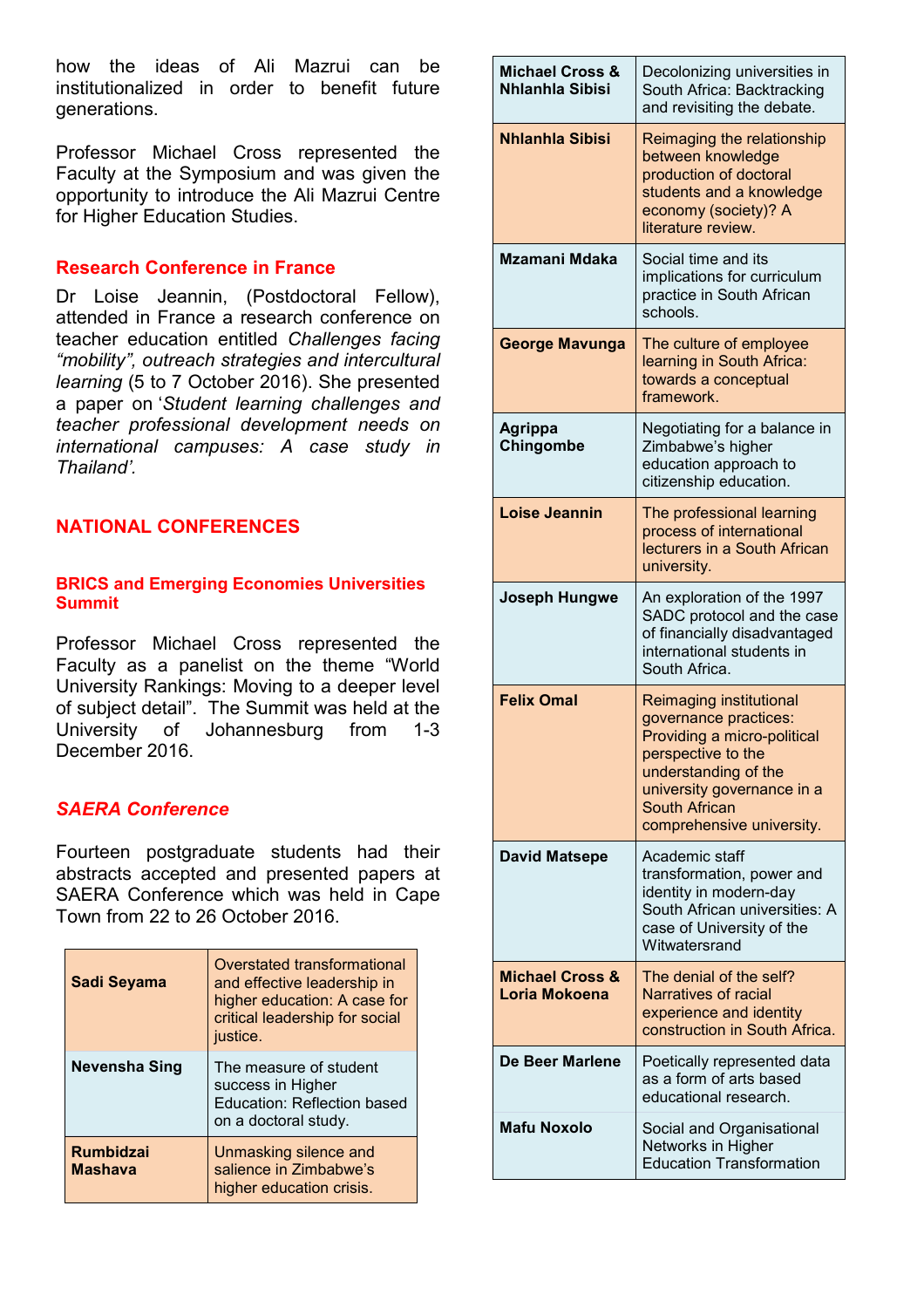

*Part of UJ delegation at SAERA Conference*

# **RESEARCH PROJECTS**

#### **Book Series**

We have reached an agreement with Sense Publishers for a book series on African Higher Education: Development and Perspectives. The books for 2016 include the Centre's M Cross and A Ndofirepi (Eds.) *'Knowledge and Change in African Universities'* (in Press) and J Knight & E Woldegiorgis (Eds.) *'Regionalization of Higher Education in Africa'.*

#### **African Higher Education: Developments and Perspectives**

#### *Series Editors*

Michael Cross, *University of Johannesburg, South Africa* Jane Knight, *University of Toronto* 

#### *Editorial Assistants*

Marlene de Beer, University of Johannesburg, South Africa Amasa Ndofirepi, University of Johannesburg, South Africa

#### *Advisory Board*

N'Dri Therese Assie-Lumumba, *Cornell University, USA*  Akilagpa Sawyerr, *Ghana Academy of Arts, Ghana*  Paul Tiyambe Zeleza, *United States International University, Kenya* 

#### *Editorial Board*

Saleem Badat, *Andrew Mellon Foundation, South Africa*  Goolam Mohammedbai, *Formerly University of Mauritius, Mauritius*  Teboho Moja, *New York University, USA*  Reitumetse Obakeng Mabokela, *University of Illinois Urbana–Champagne, USA*  Adebayo Olukoshi, *International IDEA, Ethiopia* 

Jowi Otieno, *Moi University, Kenya*  Chika Sehoole, *University of Pretoria, South Africa* 

#### *Scope*

This book series focuses on the historical foundations and current transformations of African higher education. It is aimed at scholars, students, academic leaders, policy makers and key stakeholders both in Africa and around the world, who have a strong interest in the progress, challenges and opportunities facing African higher education.

A diversity of higher education themes and issues related to African higher education at institutional, national, regional and international levels are addressed. These include, but are not limited to, new developments and perspectives related to knowledge production and dissemination; the teaching/learning process; all forms of academic mobility – student, scholar, staff, program, provider and policy; funding mechanisms; pan-Africa regionalization; alternate models of higher education provision; university leadership, governance and management; gender issues; use of new technologies; equitable access; student success; Africanisation of the curriculum - to name only a few critical issues.

A diversity of approaches to scholarship is welcomed including theoretical, conceptual, applied, policy orientations. The notions of internationalization and harmonization of African higher education complements the cosmopolitan outlook of the series project through its comparative approach as critical imperatives. Finally, the book series is intended to attract both authors and readers, internal and external to Africa, all of whom are focused on African higher education including those doing comparative work on Africa with other regions of the world and the global South in particular.

# **Emerging Researchers Workshop**



*Workshop on Emerging Researchers* 

Professor Michael Cross was the recipient of an UJ Emerging Research Award for R350 000<br>in 2016. Our plan for the Emerging in 2016. Our plan for the Emerging Researchers Programme for the 2016/2017 period is to bring together a group of PhD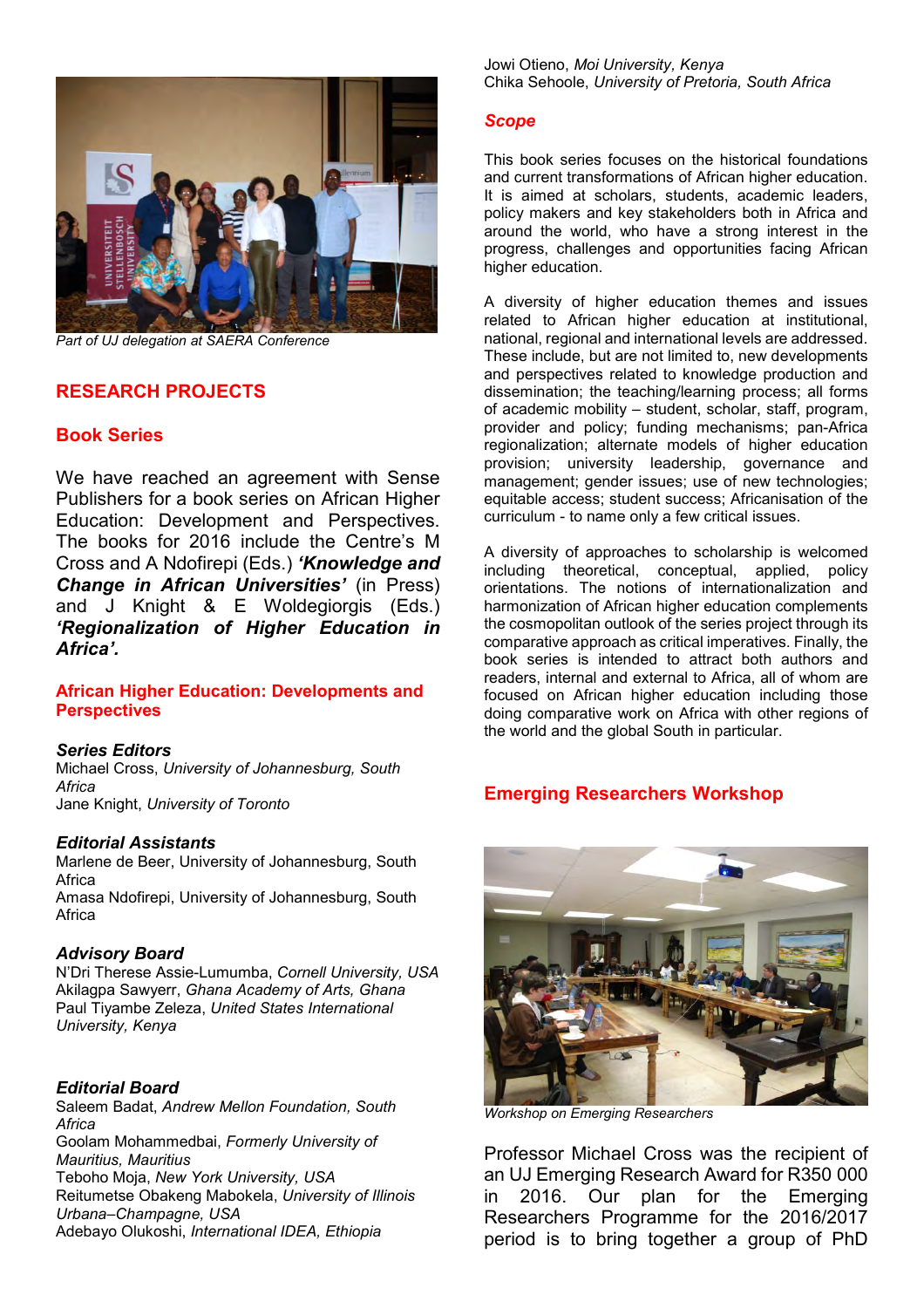graduates who have produced interesting PhD theses and have been advised to consider publishing them. We aim to pull them into a cohort and provide them with the necessary support to turn their theses into publishable manuscripts that comply with the Department of Higher Education and Training (DHET) subsidy requirements. The manuscripts may assume the form of single-authored manuscripts or monographs, co-authored and edited manuscripts, or consolidation of previous publications.

We have selected two top scholars with demonstrated experience and track record in scholarly publication to work with the cohort - Professor Yusef Waghid from Stellenbosch University and Professor Felix Maringe from Wits University. In addition to participating in workshops, the two scholars will also give individual and group advice, including reading and commenting on draft manuscripts. Participants will also benefit from direct advice of the publisher on format, style and other editorial issues.

Three workshops have been planned. The first workshop, which was attended by 18 participants, took place on the 3 and 4 October. Key issues discussed included:

- $\Box$  Preparation of book proposals
- $\Box$  Turning a thesis into a book manuscript
- $\Box$  Strategies for updating existing work
- $\Box$  Readership and readability issues
- $\Box$  Editorial support
- $\Box$  Manuscript writing strategies
- $\Box$  Copyright and intellectual property
- DHET subsidy requirements
- $\Box$  Working strategies with facilitators
- D Peer support
- $\Box$  Plans for subsequent workshops



*Participants at the workshop on emerging researchers* 

# **Zenex Foundation Postdoctoral Fellowship Writing for Publication Workshop**

The Ali Mazrui Centre facilitated a writing for publication workshop involving six postdoctoral fellows from different universities. The aim of the programme is to contribute towards institutional staff development in these institutions.

# **Community Involvement**

The Ali Mazrui Centre was invited to participate in Middle Lethaba, Limpopo, in the "Precoaching, Pre-mentoring" of high school graduates planning to enter the University. Professor Cross joined the Director General of Basic Education and other senior officials from the Department of Basic Education as well as invited university graduates from the community to address these students. The event was also a celebration of the PhD degree awarded to Dr Hlengeni Baloyi, under the supervision of Professor Cross.

#### **Panel Discussion** *– 'What does institutional culture change mean for transformation in higher education?***'**

Professor M Cross moderated a panel discussion on the topic ''W*hat does institutional culture change mean for transformation in higher education?*" The discussion was part of the UNISA – *Mail & Guardian* Critical Forum Discussion on Institutional Transformation. The panel included: Professor Lis Lange, Vice-Rector: Academic - University of the Free State; Dr Richard Pithouse, Unit for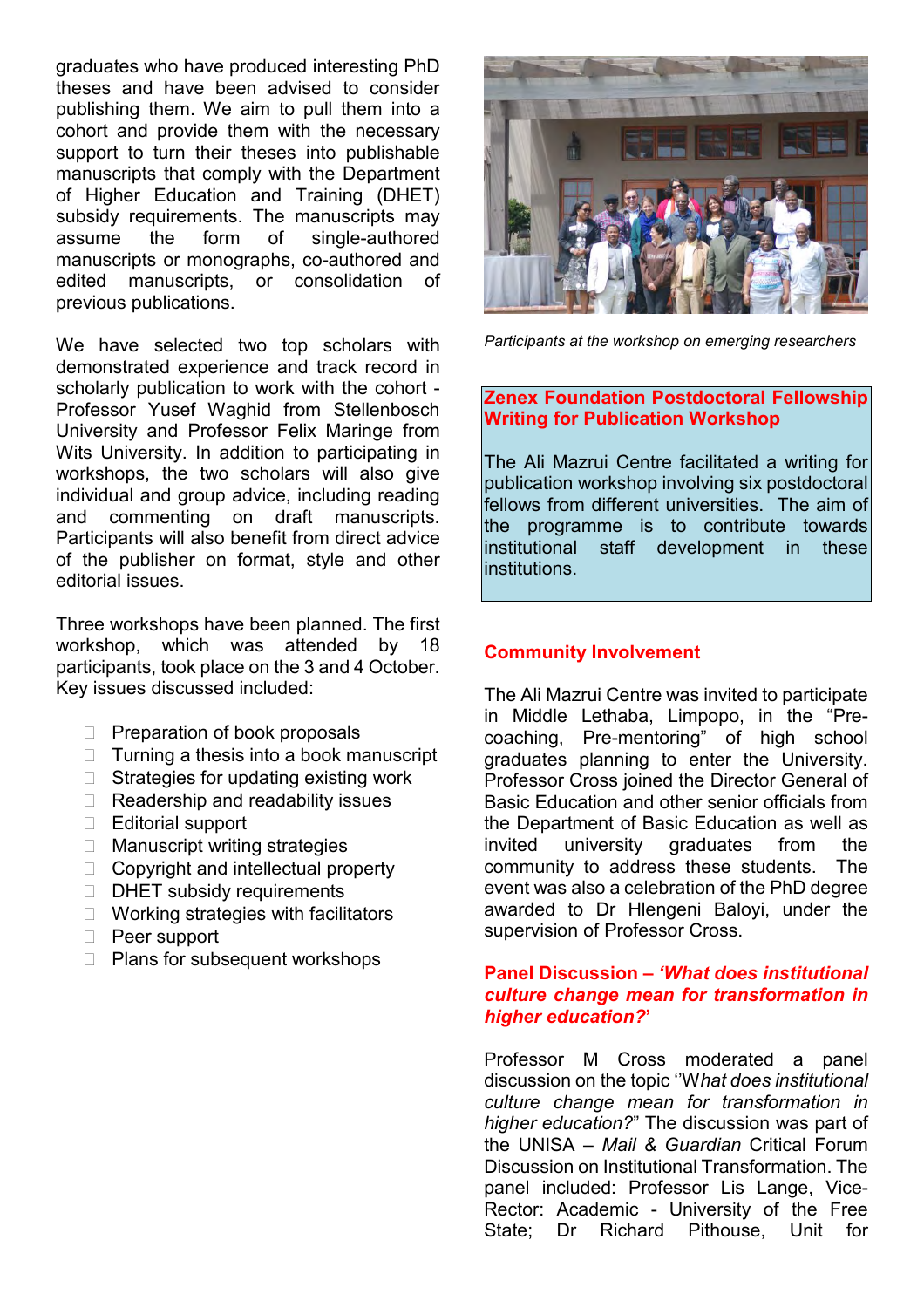Humanities: Senior Researcher, Programme Co-ordinator and supervisor - Rhodes University; Professor Sipho Seepe - School of Management Knowledge and Learning,<br>Special Advisor: Ministry Of Human Advisor: Settlements: Dr Ingrid Tufvesson Chairperson: Higher Education Transformation Network; Professor Felix Maringe, Educational Leadership and Policy Studies - Wits University; Dr Nyasha Mboti, Head of<br>Department: Communication Studies -Communication University of Johannesburg; and Professor Chika Sehoole, Dean: Faculty of Education - University of Pretoria.

#### **FELLOWSHIP PROGRAMME**

The ETDP/SETA has agreed to renew the funding for the 19 postgraduate students under the sponsorship of the Ali Mazrui Centre. It entails an amount of around R2.9 million per year for the next two years.

#### **POSTGRADUATE ACTIVITIES**



*Dr Peter Woelert*

# **Sociological Perspectives on the Contemporary University - Seminar Series**

In November 2016, Dr Peter Woelert from the University of Melbourne, Australia, gave a seminar series entitled '*Sociological perspectives on the contemporary*  The series consisted of four sessions namely:

#### **Session 1: The contested definition of the university: Institution or industry?**

This seminar discussed ongoing shifts in the framing of the role and understanding of the contemporary university. It paid heed to the tensions between defining the university as institution or industry, and also touched upon the alternative definition of universities as infrastructure that has emerged more recently in some Continental European system.

**Session 2: The university as organization: Expectations and realities**

This seminar discussed and problematized the policy idea and ideal of universities becoming 'organizational actors'.

**Session 3: Organizational responses to changes in governance and funding: The case of research management**

This seminar examined emerging evidence of how universities as organisations respond to systemlevel governance changes and increased competition, using universities' research management as a case in point.

#### **Session 4: Organizational politics and paradoxes**

This seminar identified and examined some of the tensions and contradictions that have emerged to date with regard to changes in the organization and governance of universities, and some of the critical perspectives on these.

**Peter Woelert** is a Research Fellow at the Melbourne Graduate School of Education, University of Melbourne, and a Research Associate at UJ. He has an academic background in philosophy (PhD, University of New South Wales) and sociology (M.A., University of Frankfurt, Germany). His research focuses on exploring the political dimensions of university and research governance systems, the effects of performance measurement systems on academic and institutional practices, organizational change within<br>universities, and the opportunities and and the opportunities and challenges afforded by more recent, organizational forms of university autonomy. Professor Woelert has a research interest in the philosophy of technology, with a particular focus on the epistemic, political and phenomenological dimensions of technological change. His recent publications include: Croucher, G. & Woelert, P. (2015), Institutional isomorphism and the creation of a national unified system of higher education in Australia: An empirical analysis. *Higher Education*, DOI: 10.1007/s10734-015-9914-6; Woelert, P. (2015), The 'logics of escalation' in performance measurement: An analysis of the dynamics of a research evaluation system. *Policy & Society*. 34(1): 75-85.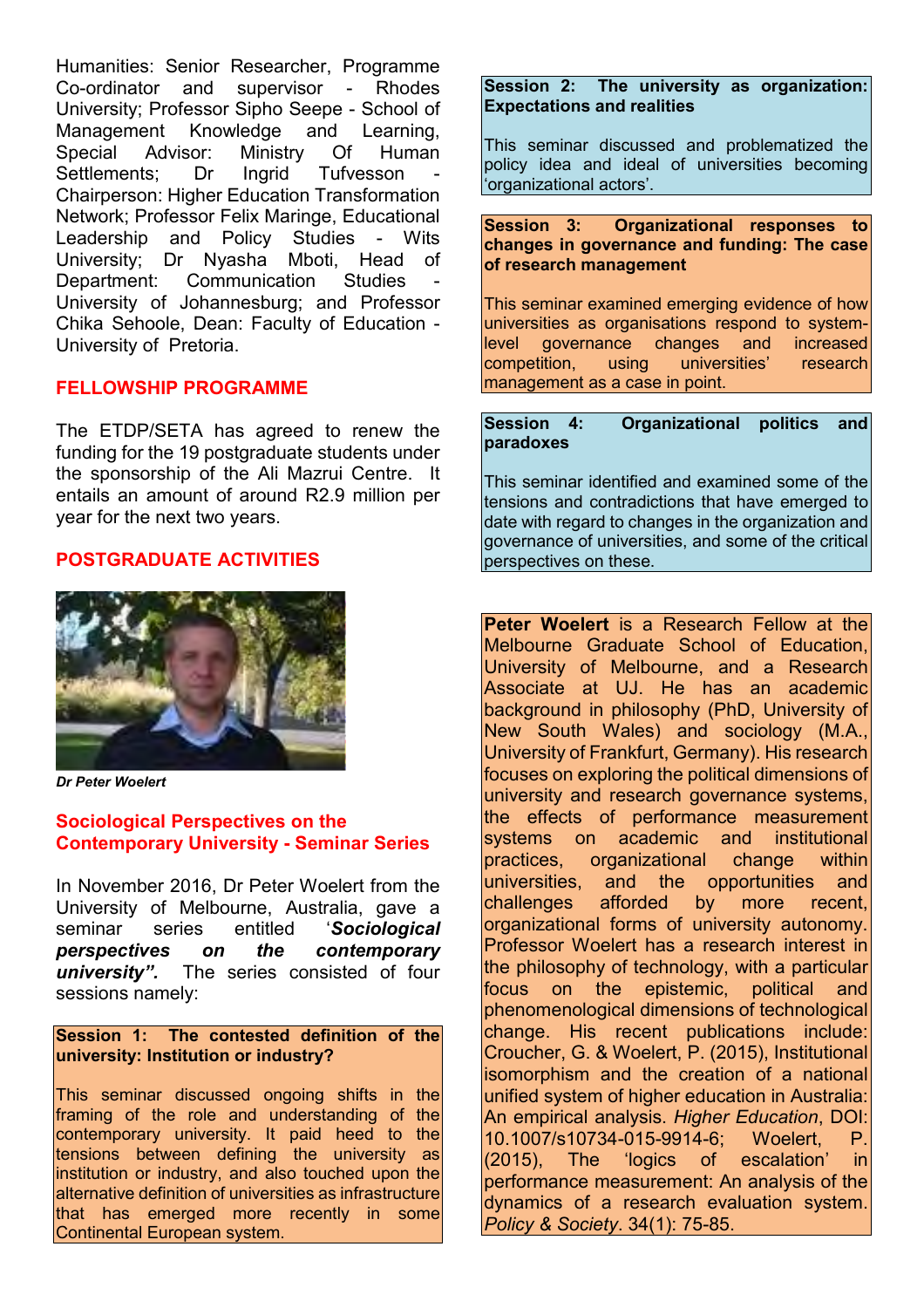#### **Research Methods**

As part of the Centre's postgraduate support programme, Drs Loise Jeannin and Nevensha Sing, jointly designed and presented a 5 week Research Methods Seminar to Masters and PhD Students in August 2016.

The seminar was designed to provide handson practice of research methods combined with an understanding of the key concepts associated with qualitative and quantitative methodologies.

Students had the opportunity to develop highquality research projects. They integrated research good practices with writing skills to achieve sound research projects in the field of education. The 5 sessions focused on specific issues concerning conceptualizing a research topic, literature search and review, formulation of research questions, design of questionnaires and interview protocols, data collection, results and findings presentation, and designing recommendations. Research tools were presented to facilitate literature search and citation/bibliography management.

By the end of the seminar, students were able to:

- $\Box$  Identify a research problem and present it academically
- $\Box$  Formulate sound research questions
- $\Box$  Make effective use of library and online resources, i.e. select, organise, and evaluate research papers
- $\Box$  Choose a conceptual/theoretical framework
- $\Box$  Prepare data collection adequately
- $\Box$  Express ideas clearly in the research project/report
- $\Box$  Make use of empirical evidence in the argumentation
- $\Box$  Present results and recommendations clearly, logically, and persuasively.

Each session was divided into 2-hour segments: Hour 1: Foundational content (facilitator-led session); Hour 2: Collaborative and individual content application (interactive peer session and independent activity).

#### **6 th Annual Inter-Faculty Postgraduate Symposium**

Dr Nevensha Sing was invited to be a poster<br>judge at the 6th Annual Inter-Faculty Inter-Faculty Postgraduate Symposium, University of Johannesburg, held on the 13<sup>th</sup> October 2016. Honours, Masters and PhD students from all nine faculties were invited to present their research in the form of oral or poster<br>presentation. The quality of research presentation. The quality of presented in poster format was both innovative and refreshing. Dr Sing felt that the postgraduates presented thought provoking solutions to Global and Local challenges in SA.



*Participants at 6th Annual Inter-Faculty Postgraduate Symposium*

#### *UJ 2-Minute Dissertation and 3-Minute Thesis Competition*

Dr Nevensha Sing was invited to be the Guest Speaker at the University of Johannesburg's - *UJ 2-Minute Dissertation and 3-Minute Thesis Competition* held on the 26th August 2016. It is part of a global movement. Competitions are taking place across the world. The competitions are important to growing relationships with our local and international partner universities.

Dr Sing encouraged participants to persevere, stay true to their goals in order to fulfil their academic ambitions. For Dr Sing, "for sure – UJ has got talent!" She concluded her talk with a recitation of the poem: 'Still I rise', by Maya Angelou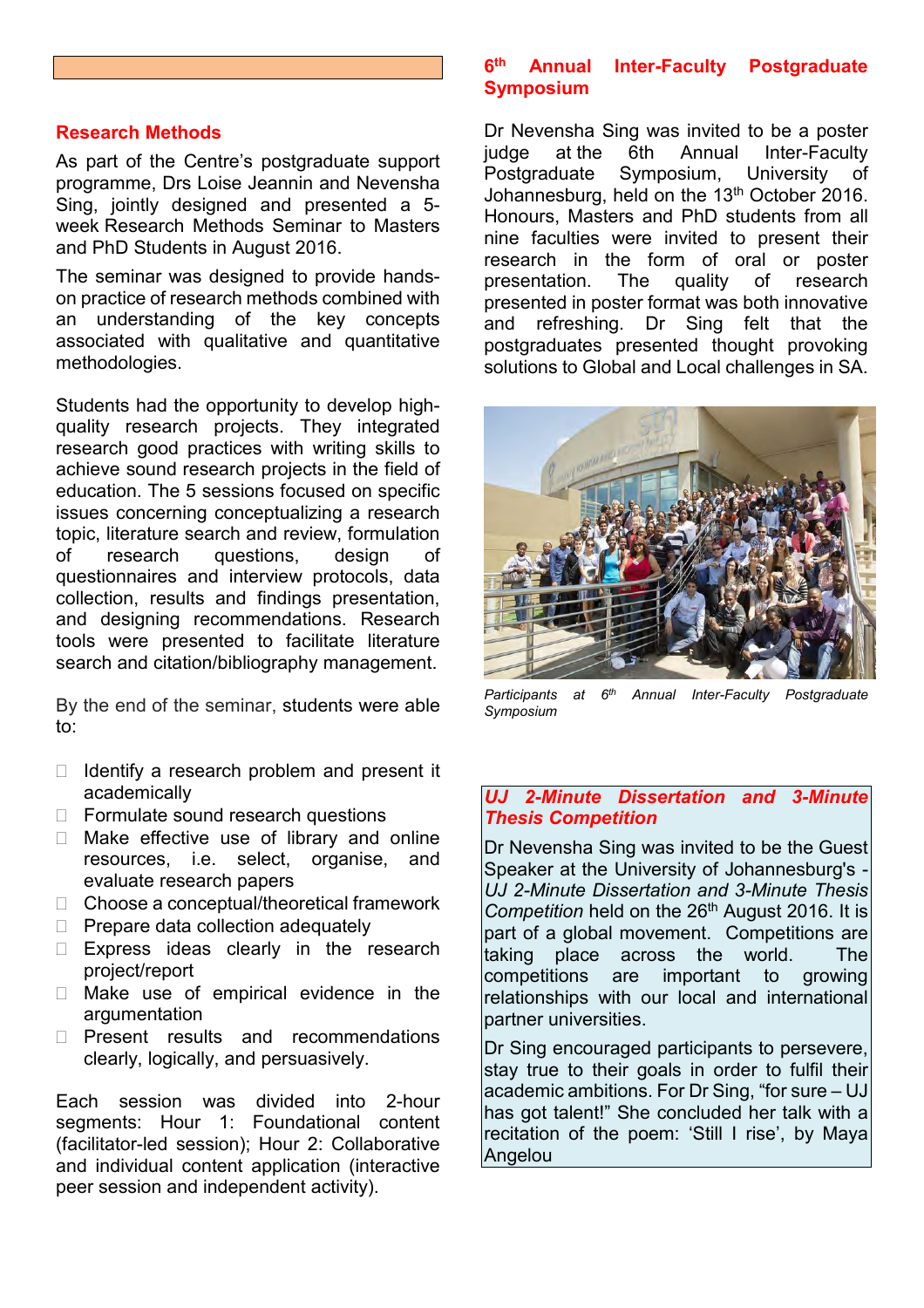#### **Theory and Method Seminars**

The Centre, in collaboration with the Postgraduate School and the UJ Chair for Teaching and Learning, arranged several seminars in the second half of 2016.



In August, Professor N'Dri Assie-Lumumba gave a seminar on 'Africanisation of Higher Education: Theoretical and Practical implications of Holistic Transformation versus African-Centered Units'.

The idea of Africanisation of education in general and especially higher education is intertwined with the struggle for decolonization. Of the two models that have been articulated, one postulates that a genuine Africanisation requires structural and holistic transformation which includes every dimension of education including the articulated goal, learning, the curriculum, research, teaching and administration, staffing, in essence the totality of the educational raison d'être, process, and outcome. The second model, which advocates more pragmatic and achievable goals, argues for the creation of specialised and Africancentered academic units. These two models raise similar issues of epistemology and knowledge production. However, they require different processes in the conceptualization, formulation, design, and implementation of educational projects. These theoretical arguments were illustrated through a survey of the various types and sites of African studies units in the continent, the Diaspora, and globally.

N'Dri Thérèse Assié-Lumumba is a Professor at Cornell University in the Africana Studies and<br>Research Center and Past-President of Past-President of Comparative and International Education Society (CIES). She is Distinguished Visiting Professor at the University of Johannesburg. Her past and

current positions have been at several institutions including Université Félix Houphouët-Boigny in Côte d'Ivoire, Institute for Higher Education Law and Governance at the University of Houston, UNESCO International Institute for Educational Planning (IIEP) in Paris, Center for the International Cooperation in Education at Hiroshima University in Japan, Graduate School of Education at the American University in Cairo, Department of Sociology at the University of Ghana, and Department of Education Policy Studies at Stellenbosch University. With a Ph. D. from the University of Chicago and 2 Masters and 2 BAs (License) from Université Lyon II in France, she has been active in research networks including CODESRIA (Council for the Development of Social Science Research in Africa). She has published extensively, articles in refereed journals and books on higher education, equity, gender, and ICT for education. Her awards and distinctions include Fellow of the World Academy of Art and Science, Fulbright Senior Research Fellow, member of scientific committees and senior advisor for numerous national agencies and international organizations.



Professor Assie-Lumumba was appointed WCCES President at the XVI World Congress of Comparative Education Societies (WCCES) held in Beijing in August 2016. At the Congress she presented two papers: 1) "Global Citizenship and Educational Programs within Agenda 2063 of the African Union" and 2) "Science, Technology and Higher Education for Development in Africa: Potentialities, and Inadvertent Effects of Leapfrogging toward Social Progress."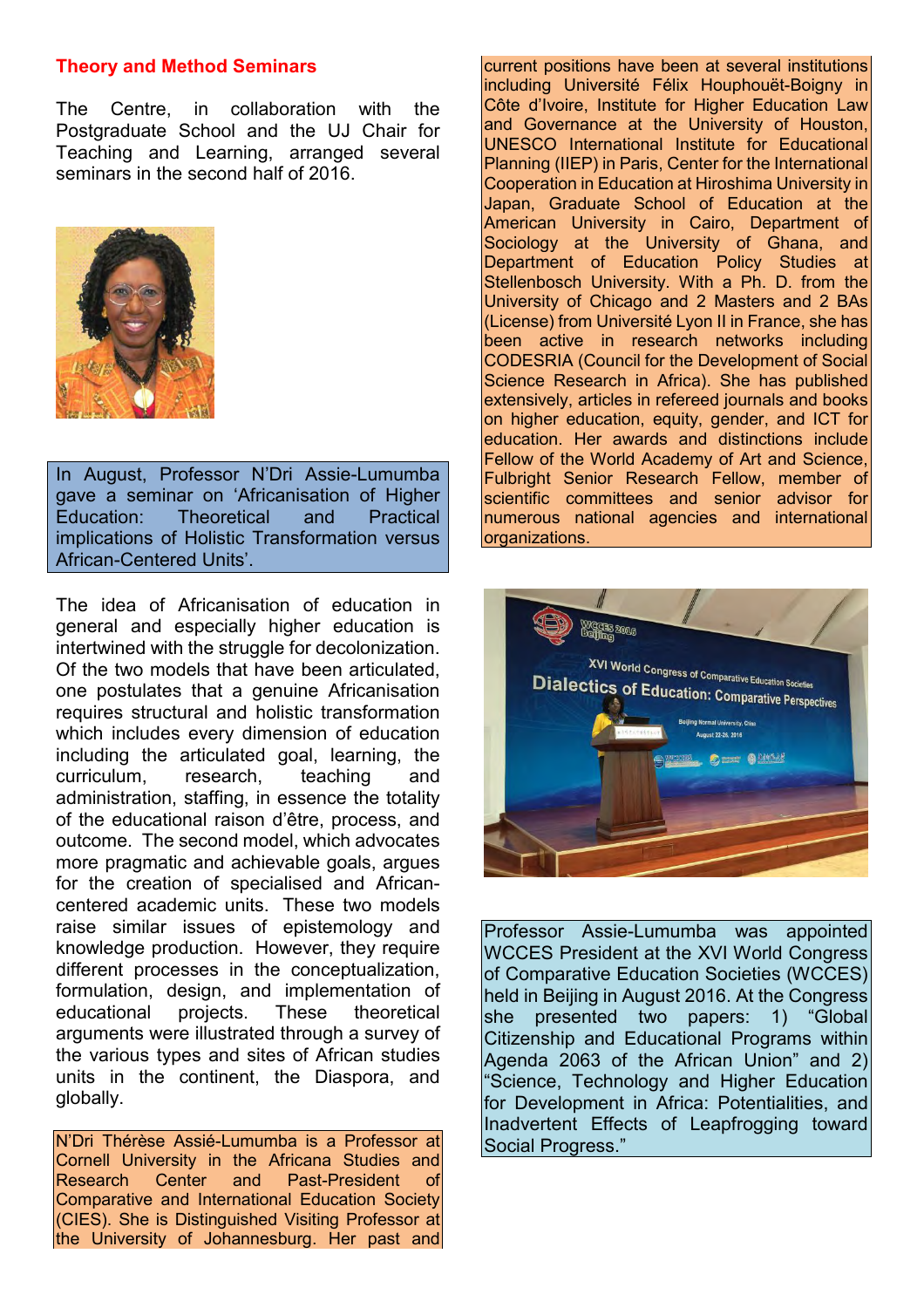

In August, **Dr Chaya Herman** gave a seminar entitled 'Doctoral Education in South Africa: Past, Present and Future'



*Seminar at Ali Mazrui Centre*

Doctoral education has a long and complex history in South Africa, from the time the first doctorate was awarded in 1899 to current times. Dr Herman's presentation explored the past, present and future of doctoral education in South Africa. It highlighted the different institutional profiles and emphases of doctoral graduation in South African universities at different periods of time. It further analysed the progress that has taken place in attaining the national goals of equity, redress and increased research as well as the current challenges and measures that have been put in place to increase the production of PhDs in the country.

Chaya Herman (PhD) is Associate Professor at the Department of Education Management and Policy Studies, at the University of Pretoria and an NRF rated researcher. Her main research interests are education policy, international doctoral students and doctoral education in South Africa. She has published a number of articles on the topic and collaborated in international and national studies on research capacity in South Africa.



In September, Dr Moeketsi Letseka gave an inspiring talk on 'Indigenous African Epistemologies: Focus on Ubuntu'.

Dr Letseka's presentation emphasised the pertinence of indigenous African epistemologies, with emphasis on the notion of *Ubuntu* in South Africa's contemporary sociocultural and political climate, against the backdrop of challenges of relevance. Some scholars have expressed doubts about the viability of indigenous African epistemologies such as *Ubuntu* as models of education and citizenship (Enslin & Horsthemke, 2004; Horsthemke, 2004). Others have called for "the end of Ubuntu", arguing that, conceived as an ethical solution, *Ubuntu* lacks both the capacity and context to be an ethical inspiration for the present context (Matolino & Kwindingwi, 2013). Drawing on his own published research and ongoing research on *Ubuntu,* Dr Letseka highlighted the pertinence of *Ubuntu* as a normative concept or moral theory; as a notion of African communal justice and fairness, and as a signifier of identity; and as a pedagogical principle.

Moeketsi Letseka holds a D.Ed. in philosophy of education. He is Acting Director of UNISA Press and Editor-in-Chief of *Africa Education Review* (AER), an international scholarly journal that is jointly published by UNISA Press and Taylor & Francis in Abingdon, United Kingdom (UK). Dr Letseka is Consultant Editor of the *South African Journal of Higher Education*; Associate Editor of *Mevlana International Journal of Education*, and member of the Editorial Advisory Board of the *International Journal of Education*. Dr Letseka has over 70 publications, including peer reviewed articles in scholarly journals; chapter contributions; consultancy reports; scholarly books commissioned by publishing houses, and invited opinion pieces in public print media.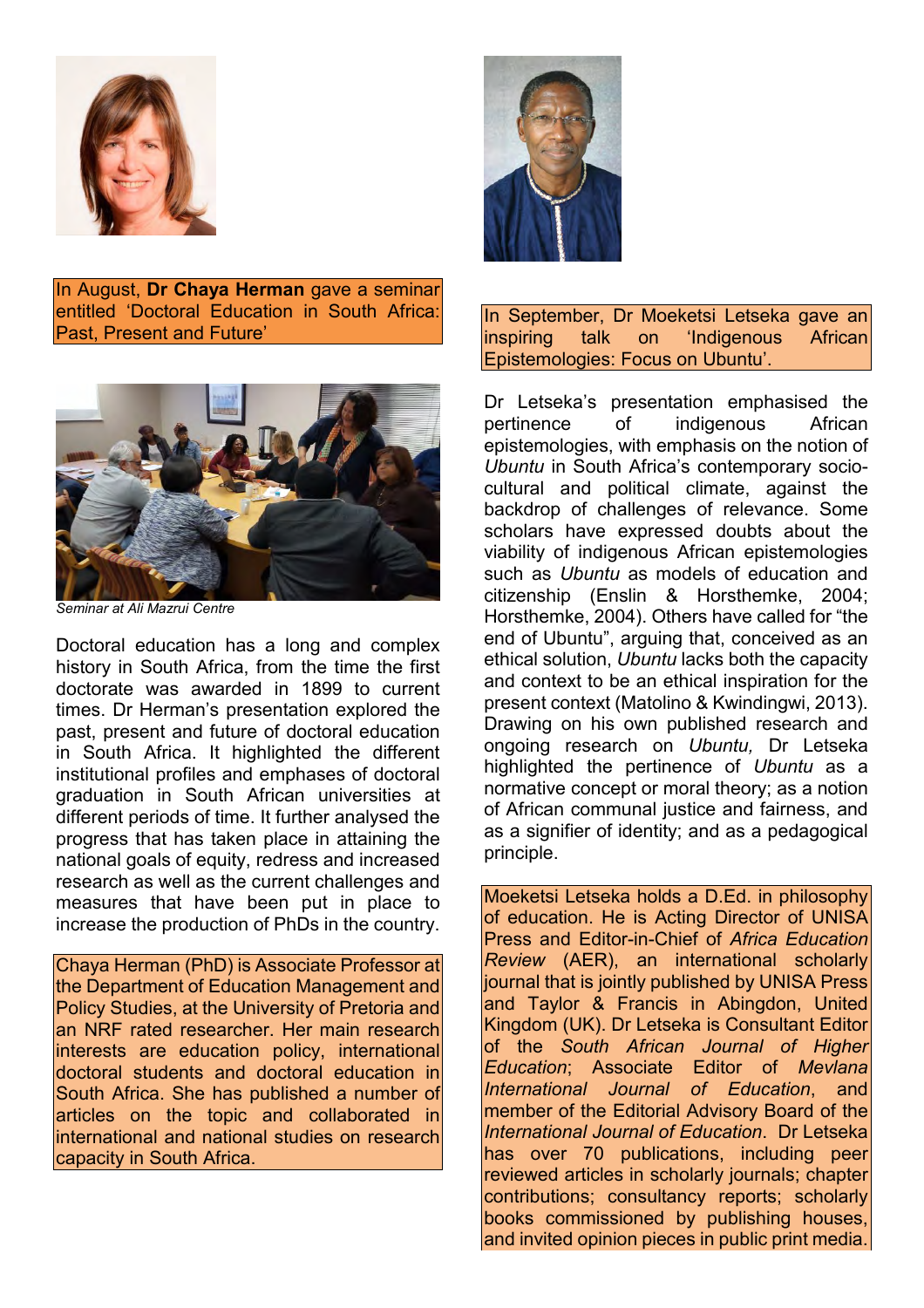He contributed to the Special Issue of the London-based scholarly journal, *Industry & Higher Education* which reported on results of the three-year Carnegie-funded study on<br>higher education–industry research education–industry partnerships and innovation which was conducted at 23 South African universities during 2003-2005. He is currently Principal Investigator and Project Leader of the threeyear NRF-funded IKS study - the 'Archaeology of Ubuntu', a Southern African-wide study conducted in Botswana, Lesotho, Namibia, Swaziland, Zambia, Zimbabwe, and provinces in South Africa.



In October, Associate Professor Judy Backhouse gave a seminar entitled 'Must<br>institutions constrain creativity in PhD institutions constrain creativity in research?'

In the course of completing a PhD, each candidate undertakes original research. Such research is believed to contribute to knowledge. However, the form and content of the PhD is bound by institutional and disciplinary traditions and prescriptions which work against creativity and so limit the scope and originality of these contributions. Prof Backhouse reflected on the optimal conditions for creativity and the constraints that exist in PhD programs which inhibit creativity. Using institutional theory as a lens to understand academic institutions and disciplines, she showed the potential for greater creativity in PhD studies and what that might mean for the contributions to knowledge made by the PhD.

Judy Backhouse is an Associate Professor in Information Systems at the University of the Witwatersrand. She researches information systems in Smart Cities, how information

informs policy, higher education management, and doctoral education. She consults with the National Advisory Committee on Innovation (NACI) and is currently a co-researcher on a project investigating Information Systems for Smart Cities in Africa. She has held academic positions at five South African universities, and was Head of School at two. She was the Director for Advice and Monitoring at the Council on Higher Education and held General<br>Manager positions in the Information **Information** Technology industry. She has worked as a systems architect, developer, and database administrator in healthcare, communications and logistics. Judy has a PhD in Education, an MBA in Technology Management, and an MSc in Mathematics.

# *Welcome Function*

Dr Felix Omal won a much valued and appreciated gift in a lucky draw at the recent Postgraduate School Post-doctoral Research Fellow Welcome Function, held on the 8 November 2016. Congratulations!

#### **Soweto Half Marathon**

Dr Loise Jeannin (Post-doc) participated in the colourful and cheerful Half Marathon held on the 6 November in Soweto. She enjoyed the friendliness of South Africans along the 21 km route, and was proud to cross the finish line



*Soweto Half Marathon* 

#### **MEDIA COVERAGE**

The Centre's public profile has been enhanced through active engagement in the print and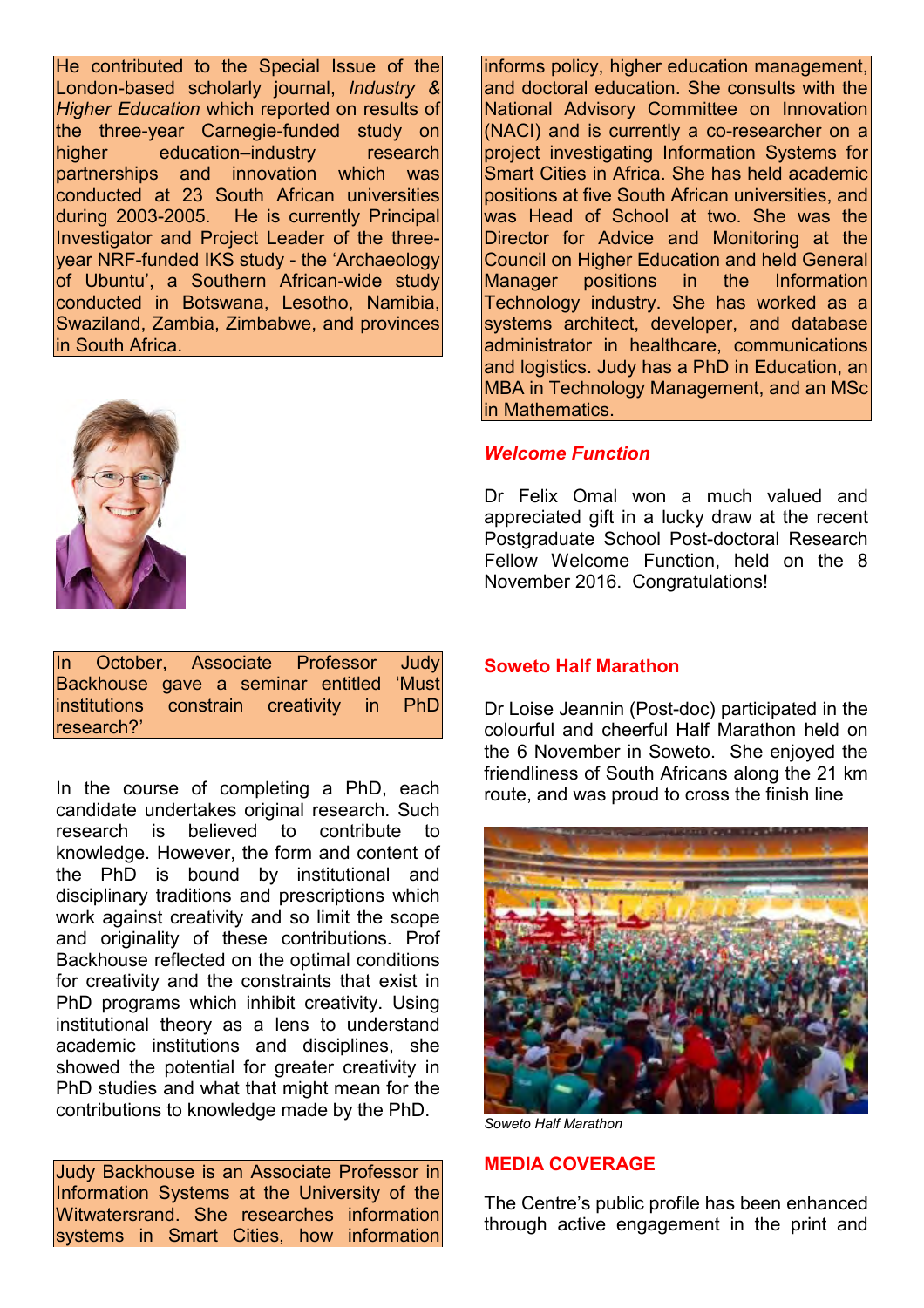electronic media on the students' demand for free and decolonised higher education. Ahmed Essop, Research Associate and former CEO of the Council on Higher Education, has regularly featured as a discussant on radio and television and, in addition, has contributed the following articles in the print and e-media:

"Forum of all stakeholders needed to solve fees crisis", Business Day, 17 October, 2016.

"Op-Ed: "Breaking the #FeesMustFall Impasse", Daily Maverick, 3 October 2016 http://www.dailymaverick.co.za/article/2016- 10-03-op-ed-breaking-the-feesmustfallimpasse/

"Decolonisation debate is a chance to rethink the role of universities", The Conversation, 16 August 2016 -

[http://theconversation.com/decolonisation](http://theconversation.com/decolonisation-debate-is-a-chance-to-rethink-the-role-of-universities-63840)[debate-is-a-chance-to-rethink-the-role-of](http://theconversation.com/decolonisation-debate-is-a-chance-to-rethink-the-role-of-universities-63840)[universities-63840](http://theconversation.com/decolonisation-debate-is-a-chance-to-rethink-the-role-of-universities-63840) 

"Catch-22 for varsities: Hike fees or see quality take a dive", Mail & Guardian, July 29 - August 4, 2016.

"Fees must fall – but not at the expense of quality higher education", The Conversation, 27 July 2016 - [http://theconversation.com/fees](https://theconversation.com/fees-must-fall-but-not-at-the-expense-of-quality-higher-education-62520)[must-fall-but-not-at-the-expense-of-quality](https://theconversation.com/fees-must-fall-but-not-at-the-expense-of-quality-higher-education-62520)[higher-education-62520](https://theconversation.com/fees-must-fall-but-not-at-the-expense-of-quality-higher-education-62520)

# **RESEARCH OUTPUT**

# **Books**

- 1. M Cross, *Steering Epistemic Change in South African Higher Education*, CODESRIA (Forthcoming).
- 2. M. Cross & A Ndofirepi (Eds.). *Knowledge and Change in African Universities*. Sense Publishers (in press).
- 3. Macfarlane, B. (2016) *Freedom to Learn: the threat to student academic freedom and how it can be reclaimed*, Routledge/Society for Research into Higher Education, New York/Abingdon.
- 4. Yates, L, Woelert, P, Millar, V and O'Connor, K (2017). *Knowledge at the Crossroads: History and physics in the changing world of schools and universities*. Singapore: Springer.

5. Assie-Lumumba, N'Dri (2016). *Re-visioning Education in Africa: Ubuntu-Inspired Education for Humanity,* book co-edited with Emefa Amoako, Palgrave, New York, Forthcoming.

# **Journal articles**

- 1. Cross, M & Ndofirepi, A.P. (2016). Reconnecting the university to society: The role of knowledge as public good in South African higher education. *Journal of Higher Education in Africa*. (Forthcoming).
- 2. Cross, M., David, S. A., & Shonubi, O. (2016). Socially Embedded University: access, equity and social justice in higher education in India, South Africa and the USA. *Indian Journal of Social Work (Forthcoming)*
- 3. Croucher, C., and Woelert, P (2016). Institutional isomorphism and the creation of a national unified system of higher education in Australia: An empirical analysis. *Higher Education*, 71(4): 439-453. [Authors are listed alphabetically, journal SSCI listed].
- 4. David S A & Motala S (2016). Can BRICS Build Ivory Towers of Excellence? Giving New Meaning to the World Class Universities. Studies in Higher Education (under review).
- 5. Macfarlane, B. (2016) The performative turn in the assessment of student learning: a rights perspective, *Teaching in Higher Education*, DOI: 10.1080/13562517.2016.1183623
- 6. Macfarlane, B. (2016) Collegiality and performativity in a competitive academic culture, *Higher Education Review*, 48:2, 31-50.
- 7. Musengi, M. & Ndofirepi, A.P. (2016) Including the excluded? Deaf pupils in mainstream high schools. *Mevlana International Journal of Education (MIJE*) (2016) 5(3) 14-26.
- 8. Ndofirepi, A.P. & Cross, M. (2016) Tradition or Modernity? Sitting Philosophy for Children within the African Outlook *Interchange*: A Quarterly Review of Education (47):15–30 DOI 10.1007/s10780-015-9254-6.
- 9. Ndofirepi, A.P. & Musengi, M. (2016). The community of inquiry as pedagogy of doing philosophy with Children. *Africa Education Review* (Accepted. Forthcoming)
- 10. Ndofirepi, A.P. (2016) Consensus or Disharmony in African Philosophy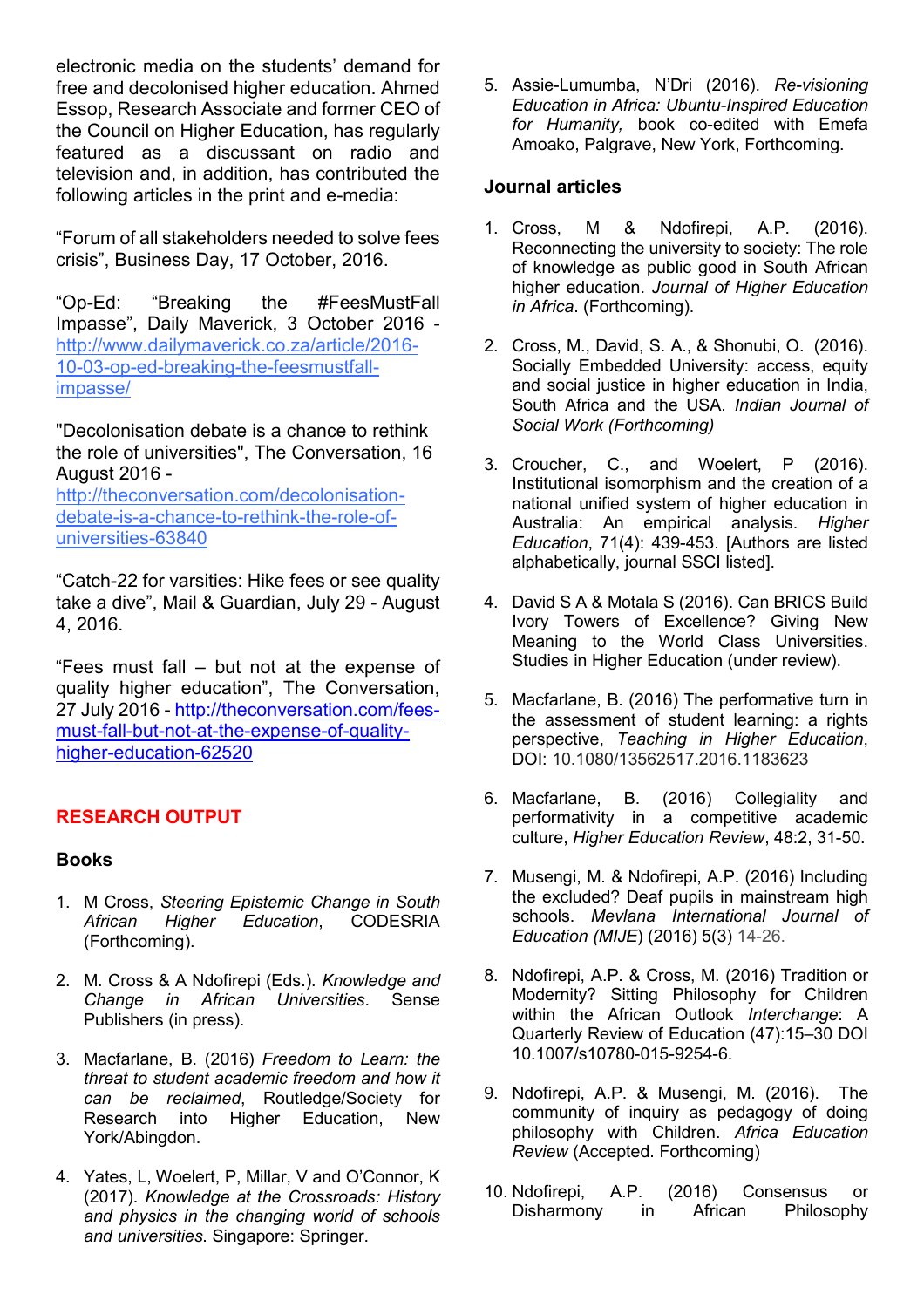Conversations? *African and Asian Studies Journal* (Accepted… Forthcoming)

11. Rensburg, I., Motala, S. & David, S.A. (2016). Research Collaboration among Emerging Economies: Policy Implications for BRICS Nations. International Journal of Economic Policy in Emerging Economies (scheduled for publication).

#### **Chapters in books**

- 1. M. Cross & A Ndofirepi. Beyond closure and fixed Frameworks. In *Knowledge and Change in African Universities*. Sense Publishers (in press).
- 2. M. Cross & A Ndofirepi. Critical scholarship in South Africa: Considerations on epistemology, Theory and Method. In *Knowledge and Change in African Universities*. Sense Publishers (in press).
- 3. A Ndofirepi & M Cross. University knowledge for societal change in Africa: Unpacking critical debates. In *Knowledge and Change in African Universities*. Sense Publishers (in press).
- 4. A Ndofirepi & M Cross. University Knowledge for societal change in Africa: Unpacking Critical Debates. In *Knowledge and Change in African Universities*. Sense Publishers (in press).
- 5. A Ndofirepi & K Nyamapfene. Knowledge, Globalisation and the African University: the Change Agenda. In *Knowledge and Change in African Universities*. Sense Publishers (in press).
- 6. Chen, S. & Macfarlane, B. (2016) 'Academic Integrity in China', In Bretag, T. (ed.) *Handbook of Academic Integrity*, Springer, Dordrecht, pp. 99-106.
- 7. Macfarlane, B. (2016) 'If not now, then when? If not us, who?' Understanding the student protest movement in Hong Kong, IN Brooks, R. (Ed.) *Student Politics and Protest: International Perspectives*. London & New York: Routledge, pp. 143-156.
- 8. Woelert, P (2016). More autonomy, more control, less funding: Trends and tensions in the system-level governance of Australian universities. In Bohlinger, S.
- 9. Klatt, G., & Dang, K. A. (Eds.), *Education policy*: *Mapping the landscape & scope* (pp. 53-70)*.*  Frankfurt: Peter Lang.
- 10. Woelert, P (2016). Why technology is more than an 'extension' of the body. In Gamm, G.; Gehring, P.; Hubig, C.; Kaminski, A.; & Nordmann, A. (Eds), *Jahrbuch Technikphilosophie 2016: List und Tod* (pp. 169-187). Zurich: Diaphanes.